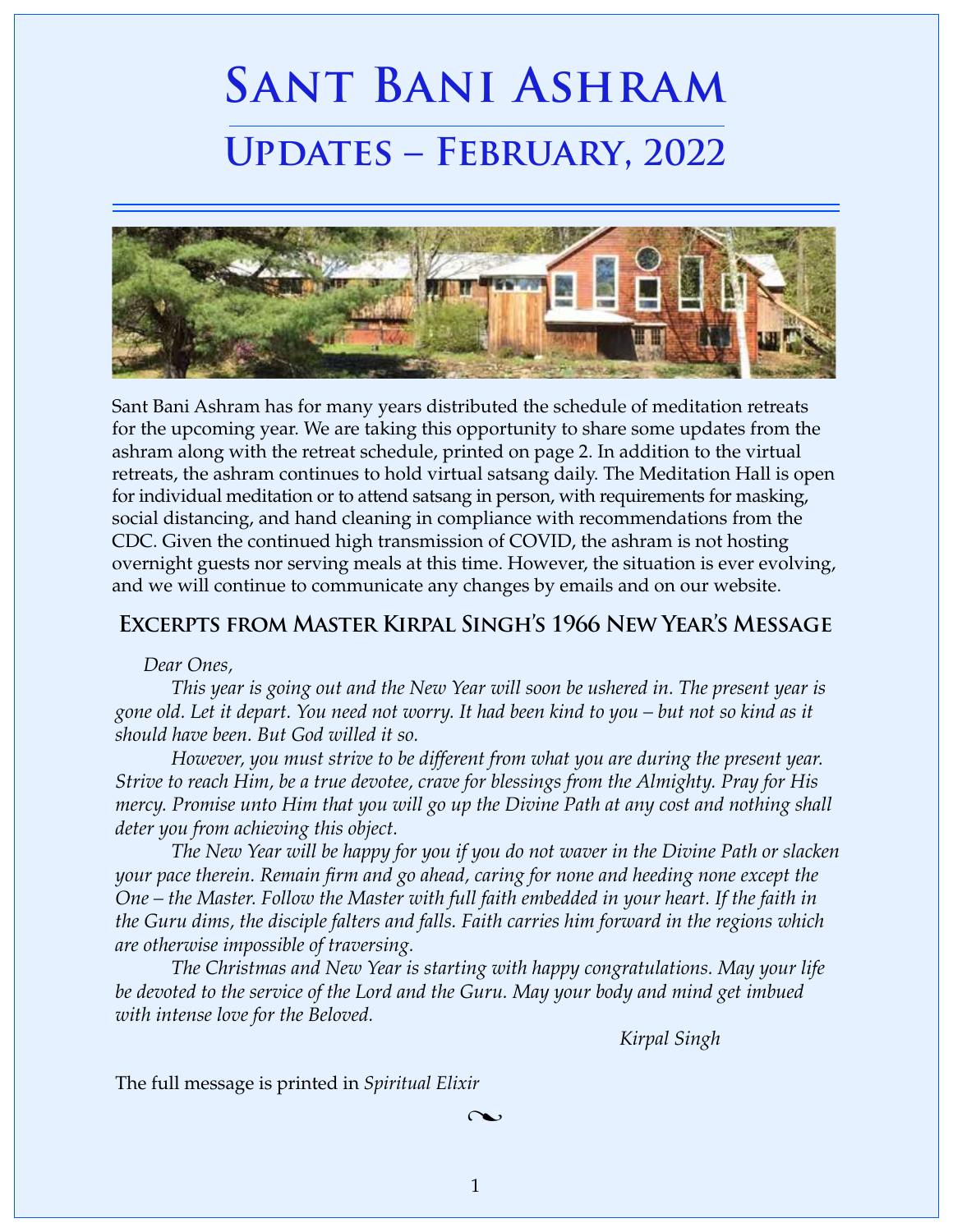# **VIRTUAL MEDITATION RETREATS 2022**

## **Retreats Hosted by Sant Bani Ashram**

These retreats will be available by Zoom. The meditation hall at Sant Bani Ashram is open for meditation, with COVID precautions. However, the ashram is currently not hosting guests nor providing meals. Any changes in these plans will be communicated via email and on the ashram website. The daily schedule for the retreats hosted by Sant Bani Ashram is available on its website.

For additional information and/or links to the Zoom meetings contact santbaniashram@gmail.com

Saturday January 1st, New Year's Day

Saturday April 2nd,

in remembrance of the life of Master Sawan Singh

Evening of Monday July 4th through Wednesday July 6th, in remembrance of the life of Sant Ajaib Singh

Friday August 19th and Saturday August 20th, in remembrance of the life of Master Kirpal Singh

Saturday September 10th, Sant Ajaib Singh's birthday (September 11, 1926)

Saturday October 8th, Founding of Sant Bani Ashram (October 11, 1963)

Sunday, January 1st, 2023, New Year's Day

#### **Master Kirpal's Meditation Retreat in San Francisco**

For additional information and/or link to the retreat sessions contact sfkirpalretreat@gmail.com

Friday February 4th through Sunday Feb 6th, in remembrance of Master Kirpal Singh (born February 6, 1894)

# **Retreats Hosted by The Crown of Life Meditation Society Of Canada**

For additional information and/or links to the retreat sessions contact theresacrawford55@gmail.com

## **Retreats Hosted by Sant Bani Ashram, 16PS (Rajasthan, India)**

Click here to visit their website https://www.ajaibbani.org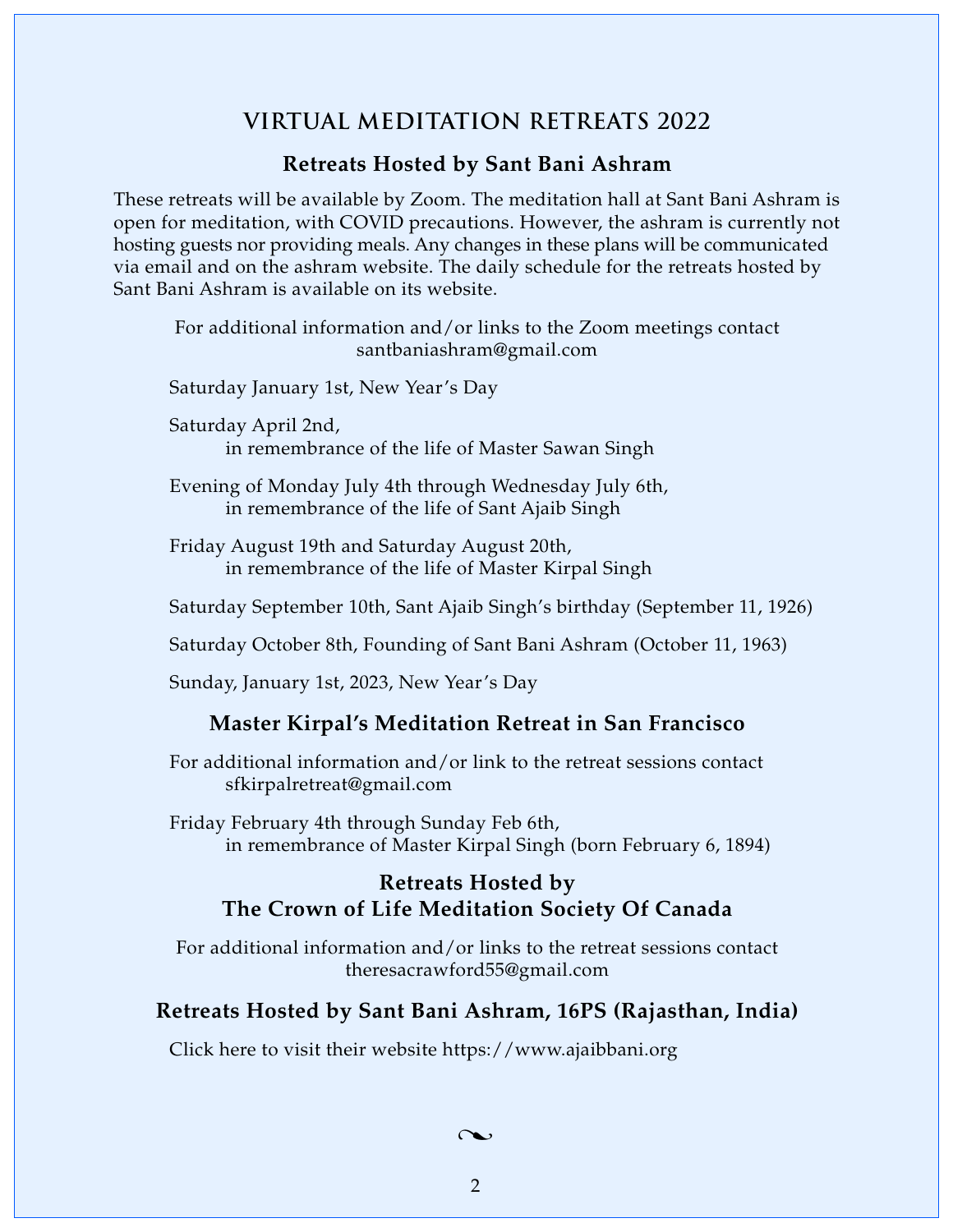

**Morning session with Master Kirpal Singh Sant Bani Ashram, October 1972**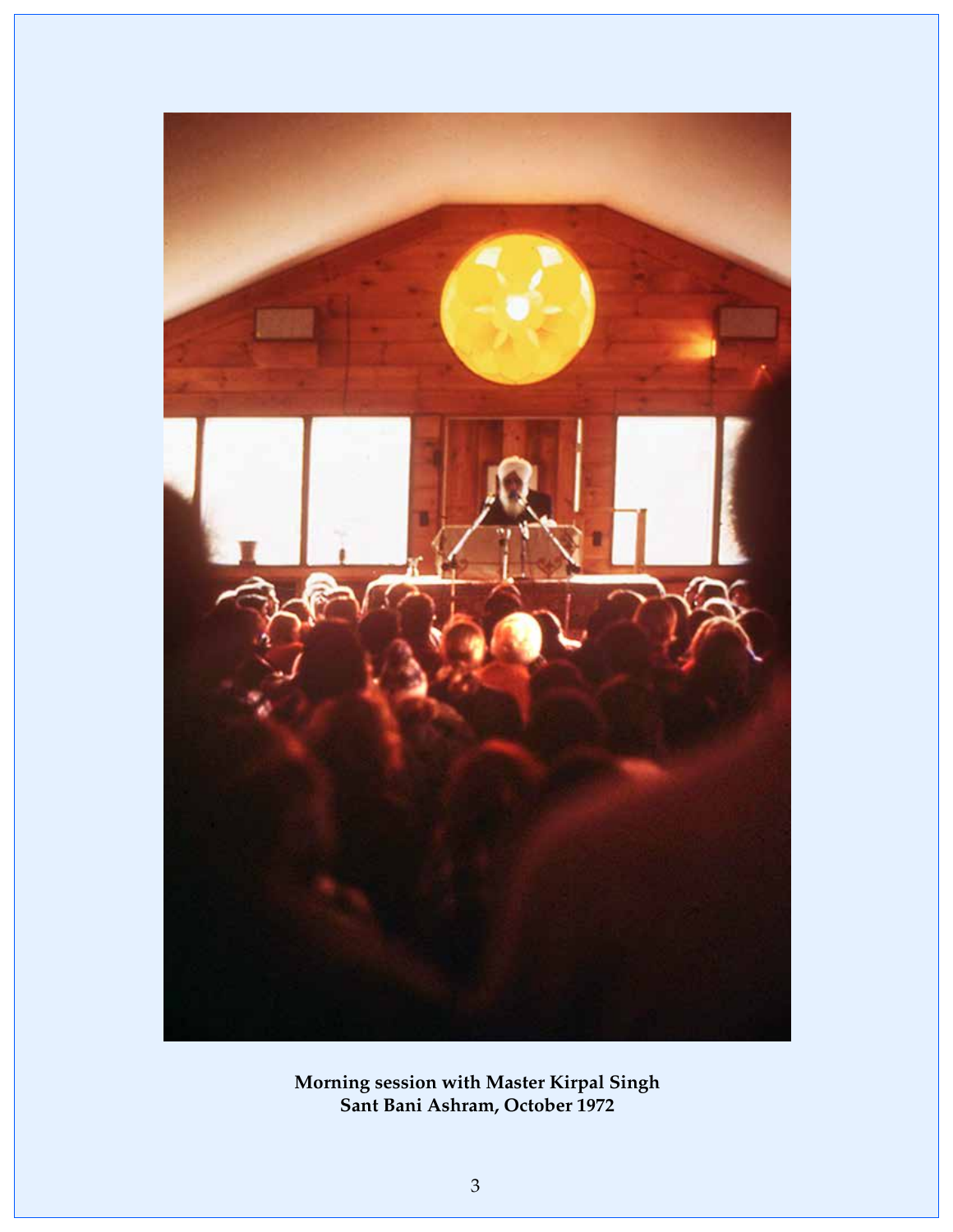# **Updates on Maintenance at the Ashram**

## *Seva Days*

While COVID led to the suspension of many of the usual activities at the ashram, there has been an expansion of dedicated seva days at the ashram. They provide an opportunity for dear ones to get together in sweet remembrance and work in support of the Masters' mission. Due to the need for social distancing, there have not been seva days during the winter months. However, during the warmer months, they have been occurring regularly and should resume in April 2022. Email announcements are sent to the local and regional sangat ahead of time, and all are welcome.

## *Audiovisual System in the Meditation Hall*

Recent maintenance projects included an upgrade to the Meditation Hall audiovisual system. A computer and digital files were placed in the hall, internet connection installed, and the projector and screen upgraded. All audiovisual materials are now digital and all satsangs, including Sunday, weekday and during retreats, are shared via Zoom. This will continue after the restrictions of the COVID pandemic are lifted.

## *Staining of Master's House*

With the help of many, over several weeks the Master's house was re-stained. This involved much scraping, application of two coats of stain, and minor carpentry repairs.



# *Field Clearing*

The field behind Master's House, cleared to create an area for Sant Ji to walk in privacy, had experienced several years of overgrowth along its stone walls and in its stone piles. It was an extensive project removing all this growth.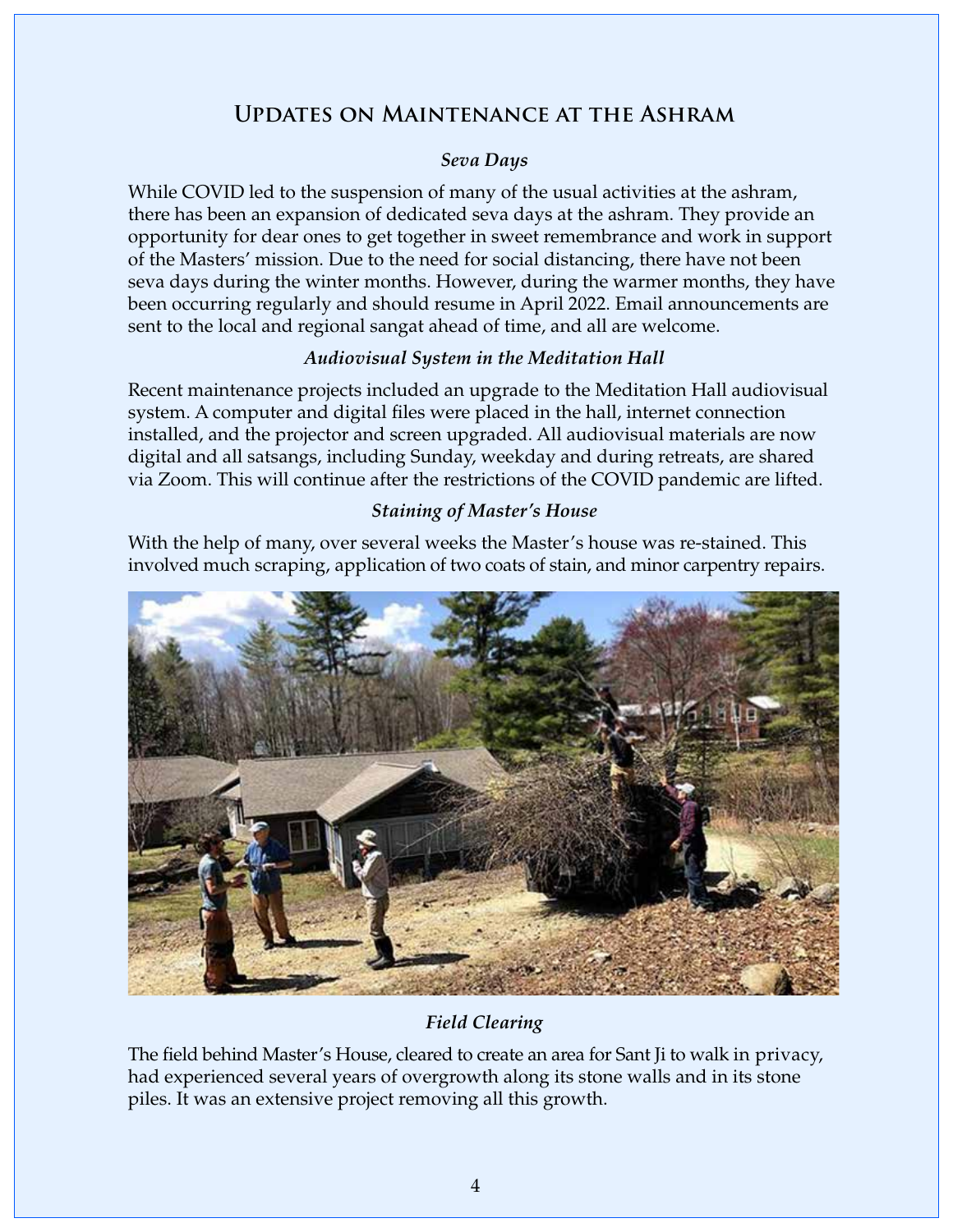#### *Big House*

"Gerald's Room" is a small addition, just off the dining room, at the Big House. It was originally built at the suggestion of Sant Ji to provide comfortable space for the long time ashram sevadar, Gerald Boyce. It underwent a much-needed refresh, including new carpet, painting, and minor repairs.



#### *Sant Bani Ashram Cemetery*

The cemetery at Sant Bani Ashram was established following Sant Ji's 1977 tour in follow up to a conversation that Russell had with Sant Ji about funeral rites and rituals in the West.

The cemetery was a focus during one of the seva days. Brush was trimmed from around the cemetery and headstones cleaned. In addition, Luke Sand and his two sons installed a new sign for the cemetery. Luke was a child when his mother Bobbi Sand



passed away, and she was the first person to be buried at the cemetery. In her remembrance, Luke undertook the loving seva of creating and installing the sign. A moving account of her death can be found in *Sant Bani*  magazine, January/ February 1990, p34, "A Drama Written by the Master: Bobbi Sand's Final Days."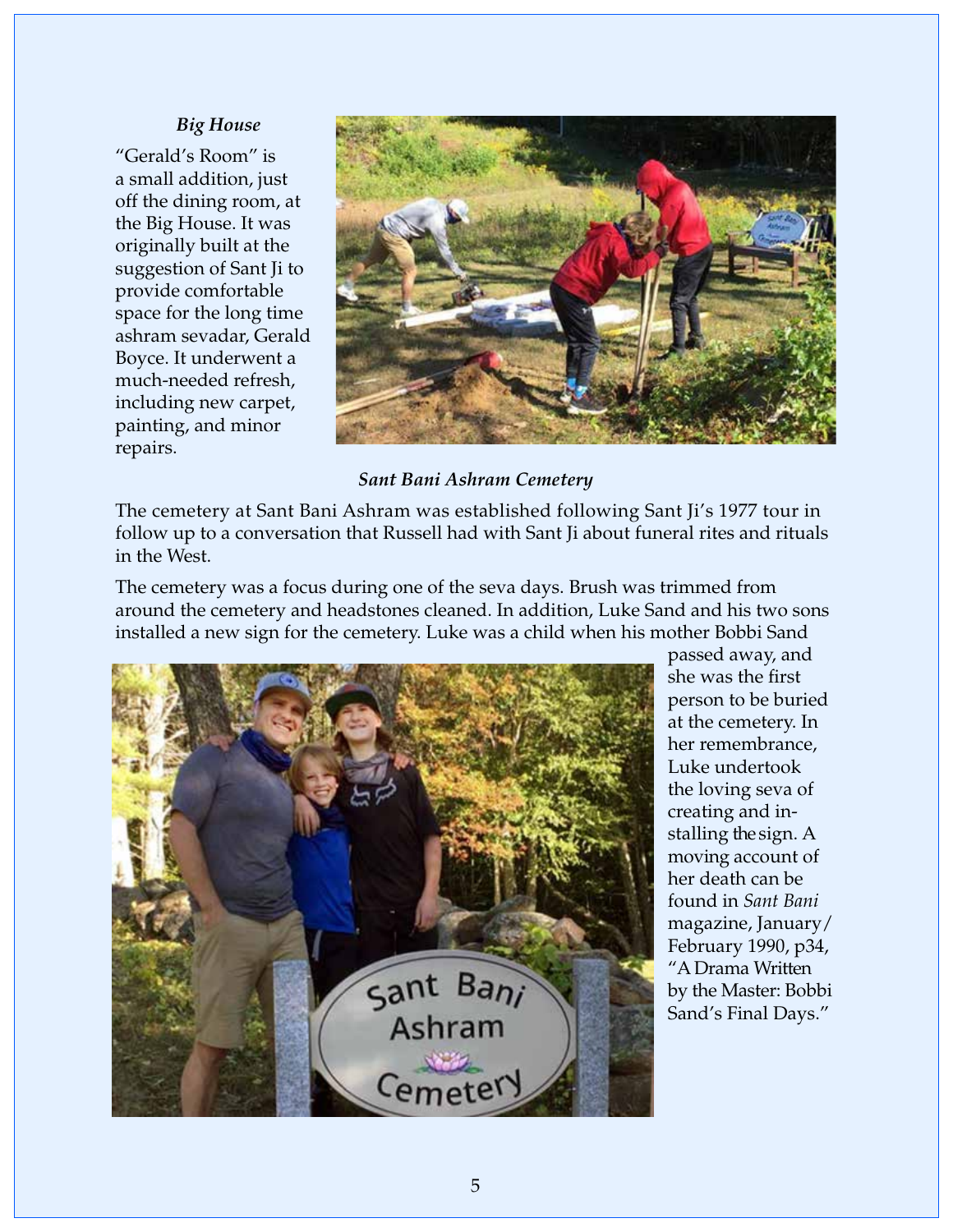

# **The following is a post by Luke on the day:**

Labors of love nourish the soul!

My mom was one of the first souls to make this hallowed ground home, and over the years dear friends and neighbors have joined her here and on the path of their spiritual journey.

It is an honor to have worked on this project and absolutely wonderful to see this come to fruition in physical form.

I'm proud to say I designed it digitally with guidance from the community, it was built by @prosourcesigns and installed with ridiculously hard granite from @swenson\_granite by myself and a healthy dose of help from the boys.

And to boot, it was a phenomenally beautiful day spent with a loving community!

Thank you for giving me this opportunity to serve.

@ Sant Bani Ashram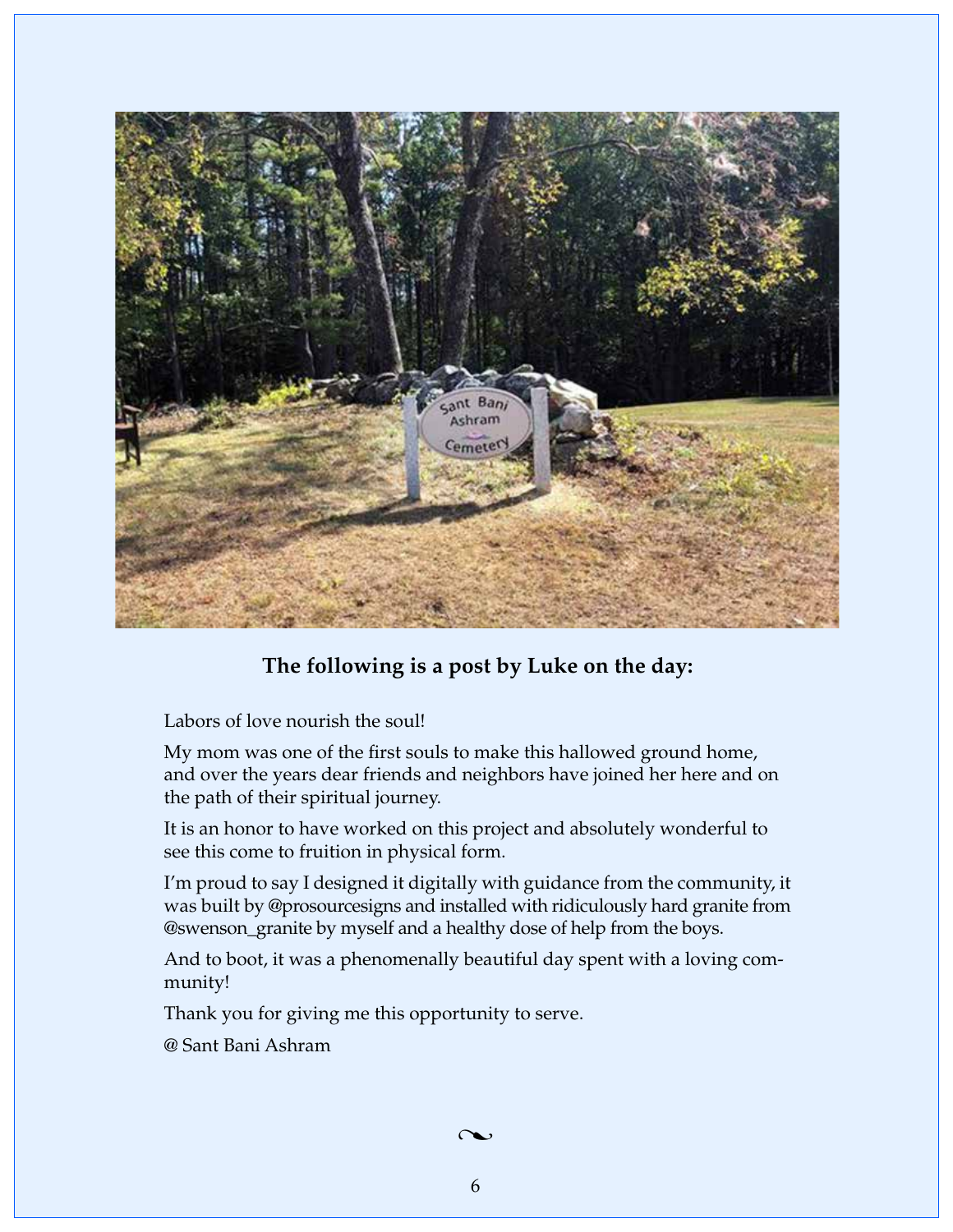# **Updates on the Sant Bani Ashram Website**

https://santbaniashram.org

An "About" section has been added, which includes an introduction to the Path of the Masters, the Ashram Mission Statement, a brief history of the Ashram and an improved contact page.

In the "Satsangs" section, the schedules for Sunday satsangs, evening satsangs and children's satsangs at Sant Bani Ashram, at Kirpal Ashram in Vancouver and the Los Angeles sangat are now present, with contact links.

A "News and Events" section has been added. It includes a "News and Announcements" page, including copies of email announcements from the Ashram, upcoming events, and a calendar.

A "Retreats" section has been added. It includes a schedule of retreats for the year, and recordings of the sessions from retreats hosted by Sant Bani and other sites.



Sant Ji at Sant Bani Ashram, 1977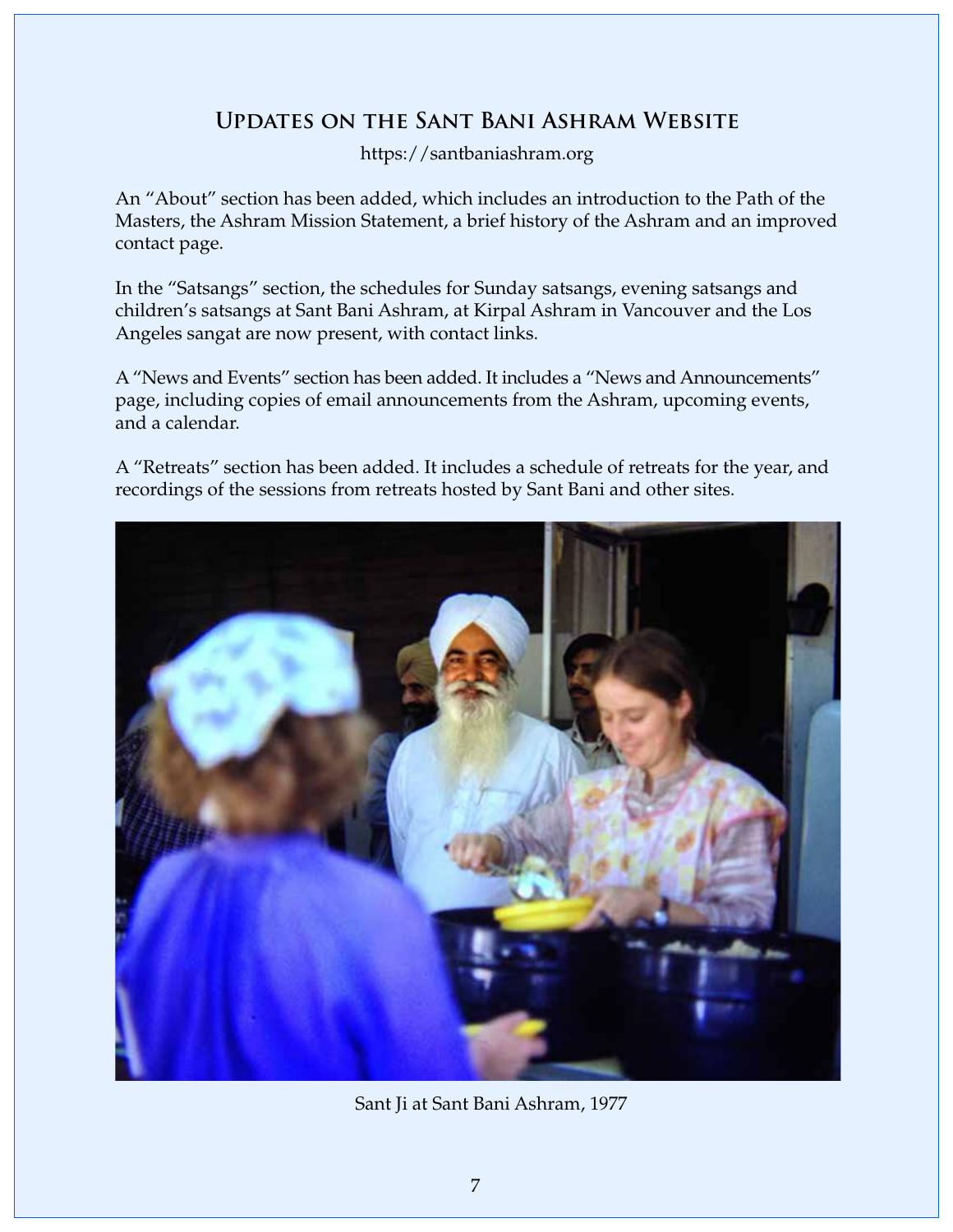# **Updates from Sant Bani Ashram Publications**

# **Audio book: The Anurag Sagar of Kabir, with commentary by Russell Perkins, 1980-81**

While the Anurag Sagar of Kabir was being translated under the guidance of Sant Ajaib Singh Ji, Russell Perkins gave a series of talks, reading the text and discussing the footnotes which Master had tasked him with writing. These talks of various lengths were given during Sunday satsangs and were collected as a special series of cassettes, available through the Ashram tape catalog.

Eight mp3 files have been created from these tapes, with two or three complete talks in each file. The files correspond to the different sections of the book. Much effort went into making the sound as high quality as possible. These files are now available at no charge on the Audio section of the website.

# **Audio book: Commentaries on the Gospels**

This is a series of 26 satsangs given by Russell Perkins in which the focus is the study of the Gospels from the perspective of Sant Mat. Russell did these Satsangs in accordance with the instructions that Sant Ajaib Singh gave him. These are now available at no charge on the Audio section of the website.

**Recipes in Remembrance: Indian Cooking for the Sangat** (PDF only, available for download) This cookbook, edited by Maureen Harwood with recipes by Veena Walia, was originally envisioned to be a joyous sharing of the Vancouver Sangat's love and enthusiasm over the impending visit of the Master in 1997. It would provide a practical keepsake for their guests to take home. With his grace, the book came together in short order, and was at the printer's when the news came from Rajasthan of Sant Ji's leaving the physical plane. The book has long been out of print and unavailable. This PDF version of the original publication makes this resource available once again.

#### $\curvearrowright$

## **Seeking Volunteers for Virtual Seva**

The Publications Committee has digitalized a large collection of photographs of both Master Kirpal and Sant Ji which had been stored at the ashram. Many of the photographs would benefit from minor editing. Any individuals with intermediate or advanced skills in restoration and editing of digital photos would be a major asset with this seva. If interested in helping please contact the ashram at santbaniashram@gmail.com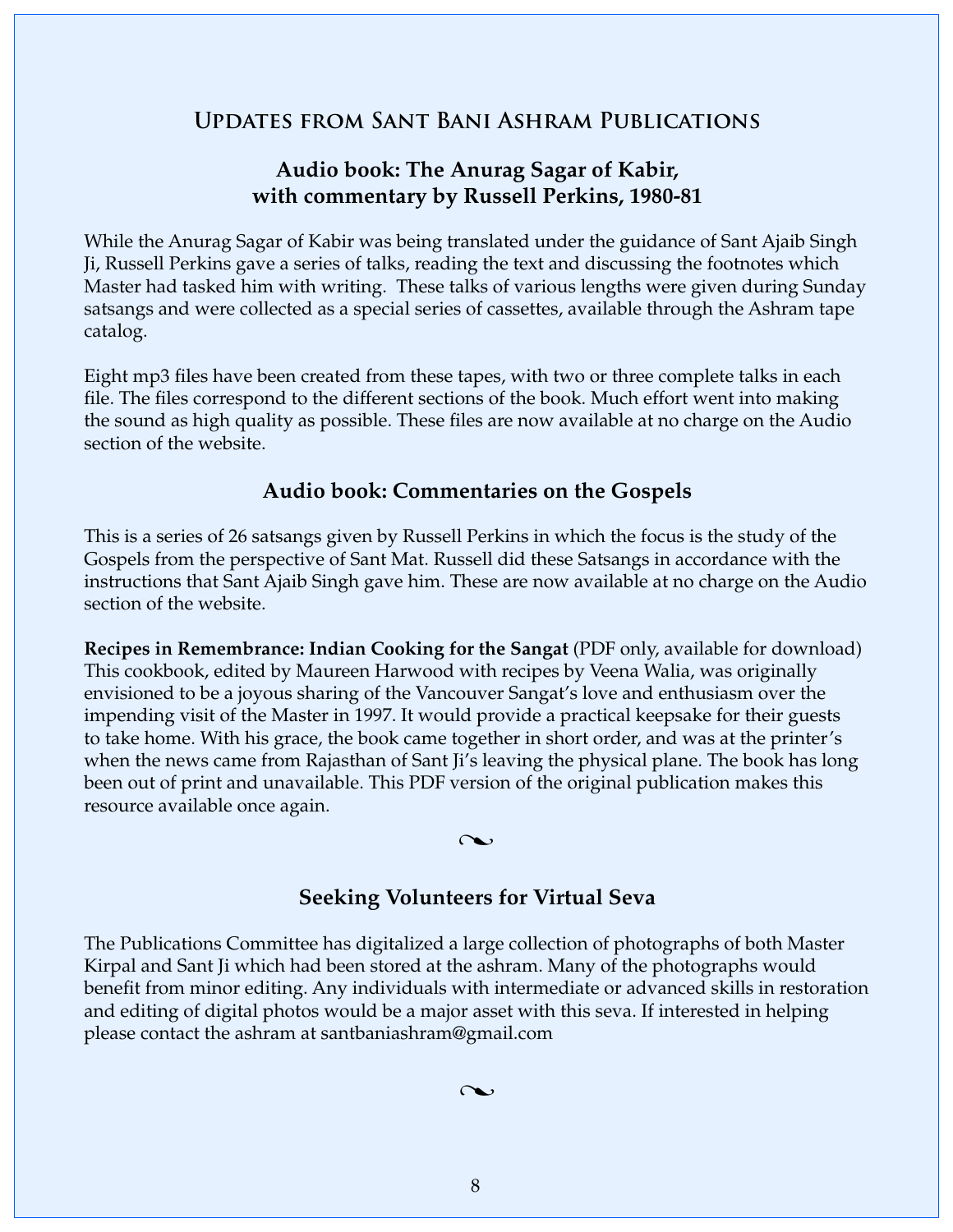During the 20 years of Sant Ajaib Singh's mission, many bhajans were recorded, collected, and distributed to the sangat. Raj Kumar Bagga (Pappu) has translated additional bhajans that were written by Sant Ji or sung at his satsangs. One of them is shared below. Copies of this and the other additional bhajans will soon be available on the Sant Bani Ashram website audio page.

## **Menu Puchhan Aan Saheliyan**

#### **Sant Ajaib Singh Ji**

Menu puchhan aan saheliyan, nee tu kive hoi bimar Tu rove dhahan marke, tenu chirdeya rahe bukhar

*My friends come and ask me, "How did you become sick? You weep beating your chest; how come you always have a fever?"*

Tu akdi thakdi na kadi, te kardi nahin aaram Tenu suteya kadi na vekhya, teri hoi neend haram

*You never get bored and tired, you never rest. We have never seen you sleeping; your sleep has gone away.*

Tere mukh te khushi na disdi, tu te rehendi sada lachar Tenu hasdeyan kadi na vekhya, tera kide naal pyar

*Happiness is not visible on your face; you always remain helpless. We have never seen you smiling; who are you in love with?*

Asi hath ban kariye benati, satho rakhi na bhed chhupa Jara dukhde dassi kholke, sara devi haal suna

*Folding our hands we request you, do not hide the secret from us. Open up and tell us about your pains, make us hear the whole condition.*

Mere jage bhag sulakhne, menu mileya pati Jamal Menu ruldi phirdi vekhke, ditta uncha takhat sambhal

*My good fate awakened; I found my husband Jamal, (pen name of Master Kirpal). Seeing me getting kicked and knocked, he made me sit on a high throne.*

Mai odi hoi saheliyon, mera hardam rakhe khyal Oho mere ghar vich aa gaya, ohda naam Sant Kirpal

*O friends, I became his; he always takes care of me. He came into my home; his name is Sant Kirpal.*